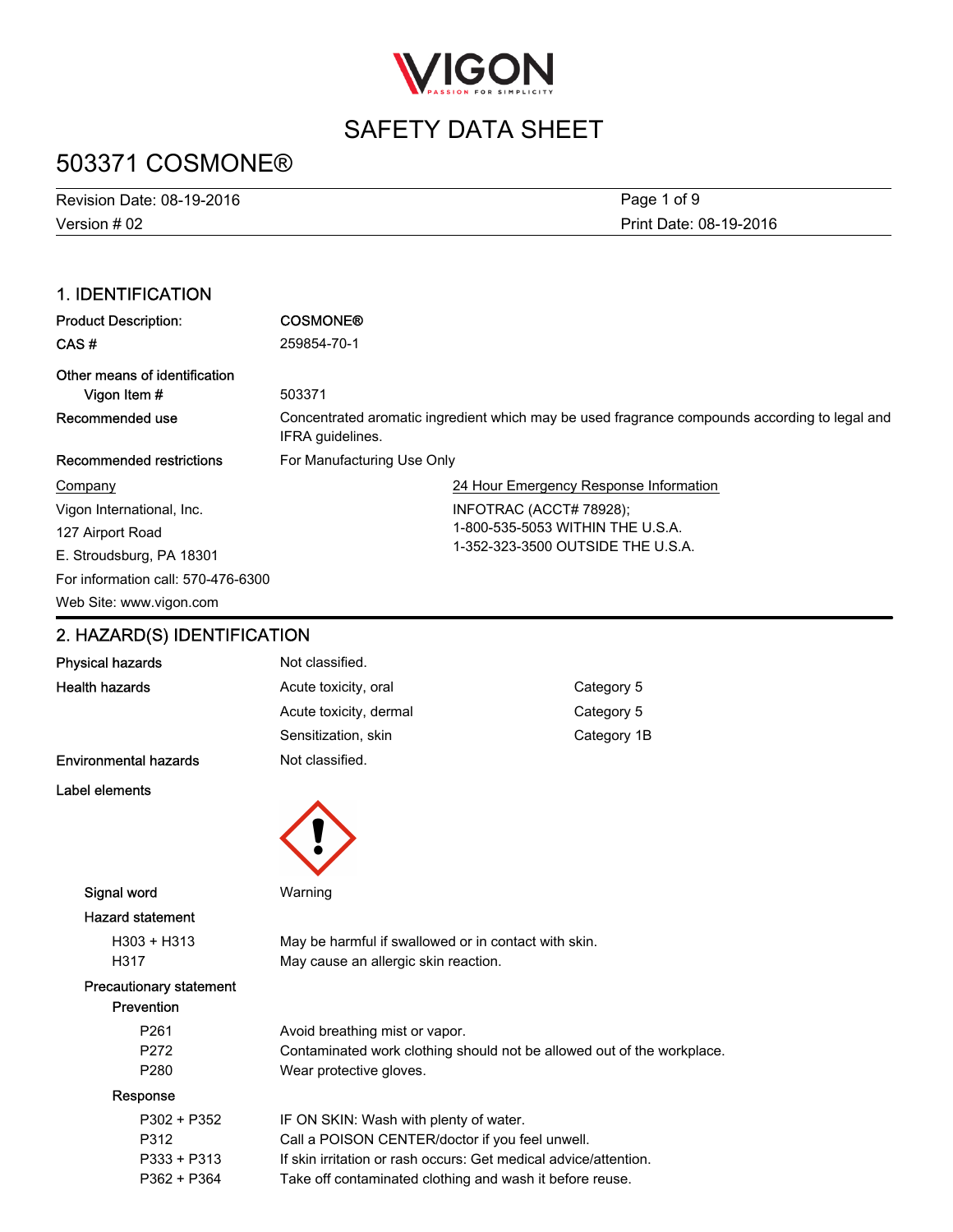

# 503371 COSMONE®

| Revision Date: 08-19-2016                    | Page 2 of 9                                                                                         |
|----------------------------------------------|-----------------------------------------------------------------------------------------------------|
| Version # 02                                 | Print Date: 08-19-2016                                                                              |
|                                              |                                                                                                     |
| Storage                                      | Store away from incompatible materials.                                                             |
| <b>Disposal</b>                              |                                                                                                     |
| P <sub>501</sub>                             | Dispose of contents/container in accordance with local/regional/national/international regulations. |
| Hazard(s) not otherwise<br>classified (HNOC) | None known.                                                                                         |
| Supplemental information                     | None.                                                                                               |

### 3. COMPOSITION/INFORMATION ON INGREDIENTS

**Substances** 

| Chemical name                            | Common name and synonyms                                                      | <b>CAS</b> number | %   |
|------------------------------------------|-------------------------------------------------------------------------------|-------------------|-----|
| (E)-3-Methyl-5-Cyclotetradecen-<br>1-One | 3-methylcyclotetradec-5-en-1-one<br>5-Cyclotetradecen-1-one, 3-methyl-, (5E)- | 259854-70-1       | 100 |

## 4. FIRST-AID MEASURES

| <b>Inhalation</b>                                                            | If breathing is difficult, remove to fresh air and keep at rest in a position comfortable for breathing.<br>For breathing difficulties, oxygen may be necessary. Call a physician if symptoms develop or<br>persist.                                        |
|------------------------------------------------------------------------------|-------------------------------------------------------------------------------------------------------------------------------------------------------------------------------------------------------------------------------------------------------------|
| <b>Skin contact</b>                                                          | Take off immediately all contaminated clothing. Get medical attention if irritation develops and<br>persists. Wash skin thoroughly with soap and water for several minutes.                                                                                 |
| Eye contact                                                                  | Remove contact lenses, if present and easy to do. Get medical attention if irritation develops and<br>persists. Promptly wash eyes with plenty of water while lifting the eye lids.                                                                         |
| Ingestion                                                                    | Call a physician or poison control center immediately. If swallowed, rinse mouth with water (only if<br>the person is conscious). Do not induce vomiting. If vomiting occurs, the head should be kept low<br>so that stomach vomit doesn't enter the lungs. |
| Most important<br>symptoms/effects, acute and<br>delayed                     | May cause an allergic skin reaction. Dermatitis. Rash.                                                                                                                                                                                                      |
| Indication of immediate medical<br>attention and special treatment<br>needed | Not available.                                                                                                                                                                                                                                              |
| General information                                                          | Ensure that medical personnel are aware of the material(s) involved, and take precautions to<br>protect themselves. Show this safety data sheet to the doctor in attendance.                                                                                |

#### 5. FIRE-FIGHTING MEASURES

| Suitable extinguishing media                                     | Water spray, fog, CO2, dry chemical, or alcohol resistant foam.                                                                                                                                                                                                                                                                                                                              |
|------------------------------------------------------------------|----------------------------------------------------------------------------------------------------------------------------------------------------------------------------------------------------------------------------------------------------------------------------------------------------------------------------------------------------------------------------------------------|
| Unsuitable extinguishing media                                   | Do not use a solid water stream as it may scatter and spread fire.                                                                                                                                                                                                                                                                                                                           |
| Specific hazards arising from<br>the chemical                    | Fire may produce irritating, corrosive and/or toxic gases.                                                                                                                                                                                                                                                                                                                                   |
| Special protective equipment<br>and precautions for firefighters | Firefighters must use standard protective equipment including flame retardant coat, helmet with<br>face shield, gloves, rubber boots, and in enclosed spaces, SCBA. Structural firefighters protective<br>clothing will only provide limited protection. Wear self-contained breathing apparatus with a full<br>facepiece operated in the positive pressure demand mode when fighting fires. |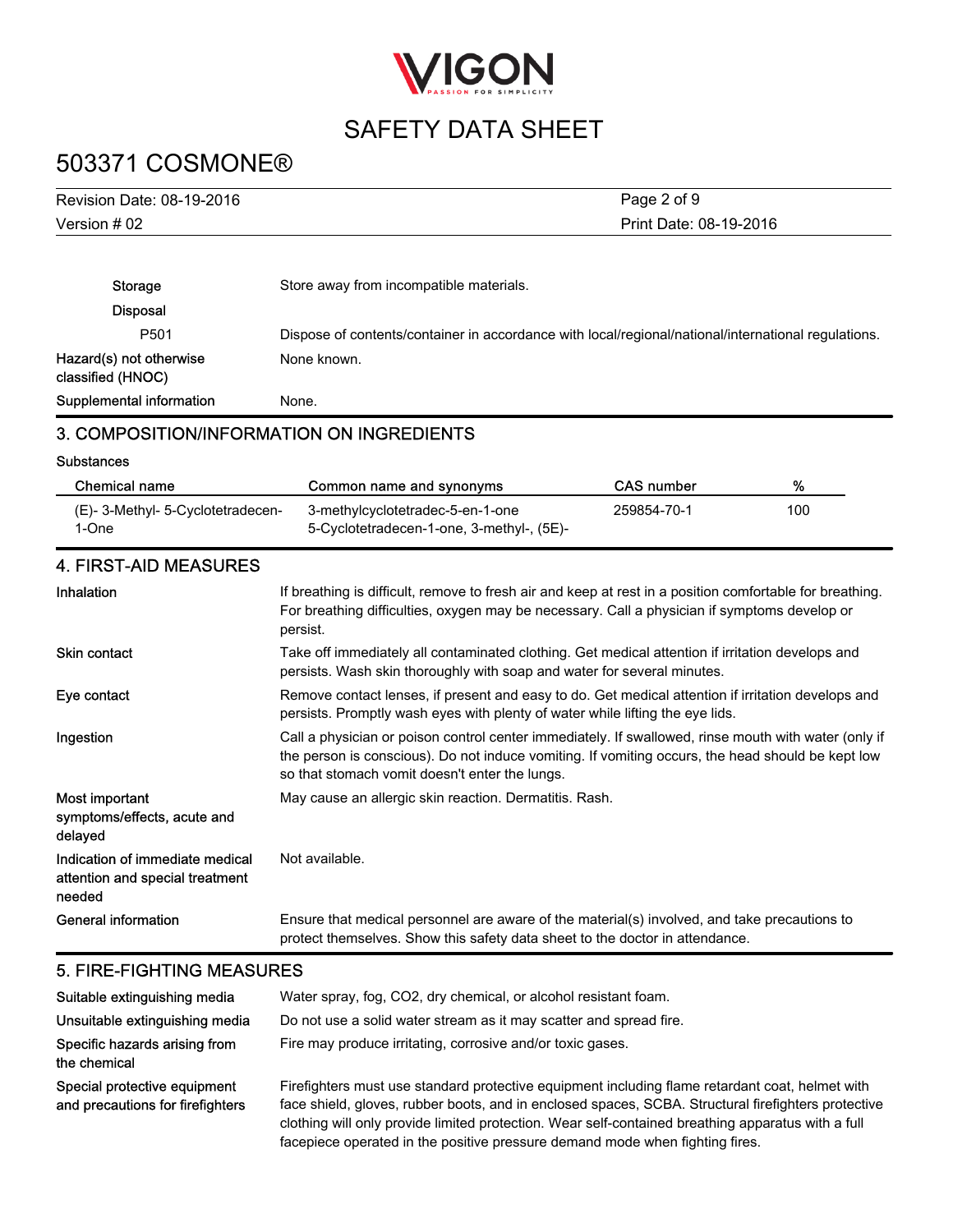

# 503371 COSMONE®

| Revision Date: 08-19-2016 | Page 3 of 9            |
|---------------------------|------------------------|
| Version # 02              | Print Date: 08-19-2016 |

| Fire fighting<br>equipment/instructions | In case of fire and/or explosion do not breathe fumes. Use standard firefighting procedures and<br>consider the hazards of other involved materials. Move containers from fire area if you can do so<br>without risk. Water runoff can cause environmental damage. Ventilate closed spaces before<br>entering them. Keep run-off water out of sewers and water sources. Dike for water control. |
|-----------------------------------------|-------------------------------------------------------------------------------------------------------------------------------------------------------------------------------------------------------------------------------------------------------------------------------------------------------------------------------------------------------------------------------------------------|
| Specific methods                        | Use water spray to cool unopened containers.                                                                                                                                                                                                                                                                                                                                                    |
| General fire hazards                    | Static charges generated by emptying package in or near flammable vapor may cause flash fire.                                                                                                                                                                                                                                                                                                   |

## 6. ACCIDENTAL RELEASE MEASURES

| Personal precautions, protective<br>equipment and emergency<br>procedures | Keep unnecessary personnel away. Eliminate all sources of ignition. Avoid contact with skin or<br>inhalation of spillage, dust or vapor. Do not touch damaged containers or spilled material unless<br>wearing appropriate protective clothing. Ventilate closed spaces before entering them.                                                    |
|---------------------------------------------------------------------------|--------------------------------------------------------------------------------------------------------------------------------------------------------------------------------------------------------------------------------------------------------------------------------------------------------------------------------------------------|
| Methods and materials for<br>containment and cleaning up                  | Eliminate all ignition sources (no smoking, flares, sparks or flames in immediate area). Stop the<br>flow of material, if this is without risk. Dike the spilled material, where this is possible. Absorb with<br>inert absorbent such as dry clay, sand or diatomaceous earth, commercial sorbents, or recover<br>using pumps.                  |
|                                                                           | The product is immiscible with water and will spread on the water surface.                                                                                                                                                                                                                                                                       |
|                                                                           | Large Spills: Stop the flow of material, if this is without risk. Dike the spilled material, where this is<br>possible. Cover with plastic sheet to prevent spreading. Prevent product from entering drains. Do<br>not allow material to contaminate ground water system. Absorb in vermiculite, dry sand or earth<br>and place into containers. |
|                                                                           | Small Spills: Wipe up with absorbent material (e.g. cloth, fleece). Clean surface thoroughly to<br>remove residual contamination.                                                                                                                                                                                                                |
|                                                                           | Never return spills in original containers for re-use. This material and its container must be<br>disposed of as hazardous waste. Collect and dispose of spillage as indicated in section 13 of the<br>SDS.                                                                                                                                      |
| <b>Environmental precautions</b>                                          | Prevent further leakage or spillage if safe to do so. Do not contaminate water. Avoid release to the<br>environment. Retain and dispose of contaminated wash water. Contact local authorities in case of<br>spillage to drain/aquatic environment.                                                                                               |

### 7. HANDLING AND STORAGE

| Precautions for safe handling   | Do not handle or store near an open flame, heat or other sources of ignition. Take precautionary<br>measures against static discharges. All equipment used when handling the product must be<br>grounded. Avoid breathing vapor. Avoid contact with eyes, skin, and clothing. Avoid prolonged<br>exposure. Wash thoroughly after handling. |
|---------------------------------|--------------------------------------------------------------------------------------------------------------------------------------------------------------------------------------------------------------------------------------------------------------------------------------------------------------------------------------------|
| Conditions for safe storage,    | Keep container closed. Handle containers with care. Open slowly in order to control possible                                                                                                                                                                                                                                               |
| including any incompatibilities | pressure release. Store in a cool, well-ventilated area.                                                                                                                                                                                                                                                                                   |

## 8. EXPOSURE CONTROLS/PERSONAL PROTECTION

| Occupational exposure limits     | No exposure limits noted for ingredient(s).                              |
|----------------------------------|--------------------------------------------------------------------------|
| <b>Biological limit values</b>   | No biological exposure limits noted for the ingredient(s).               |
| Appropriate engineering controls | Use explosion-proof ventilation equipment to stay below exposure limits. |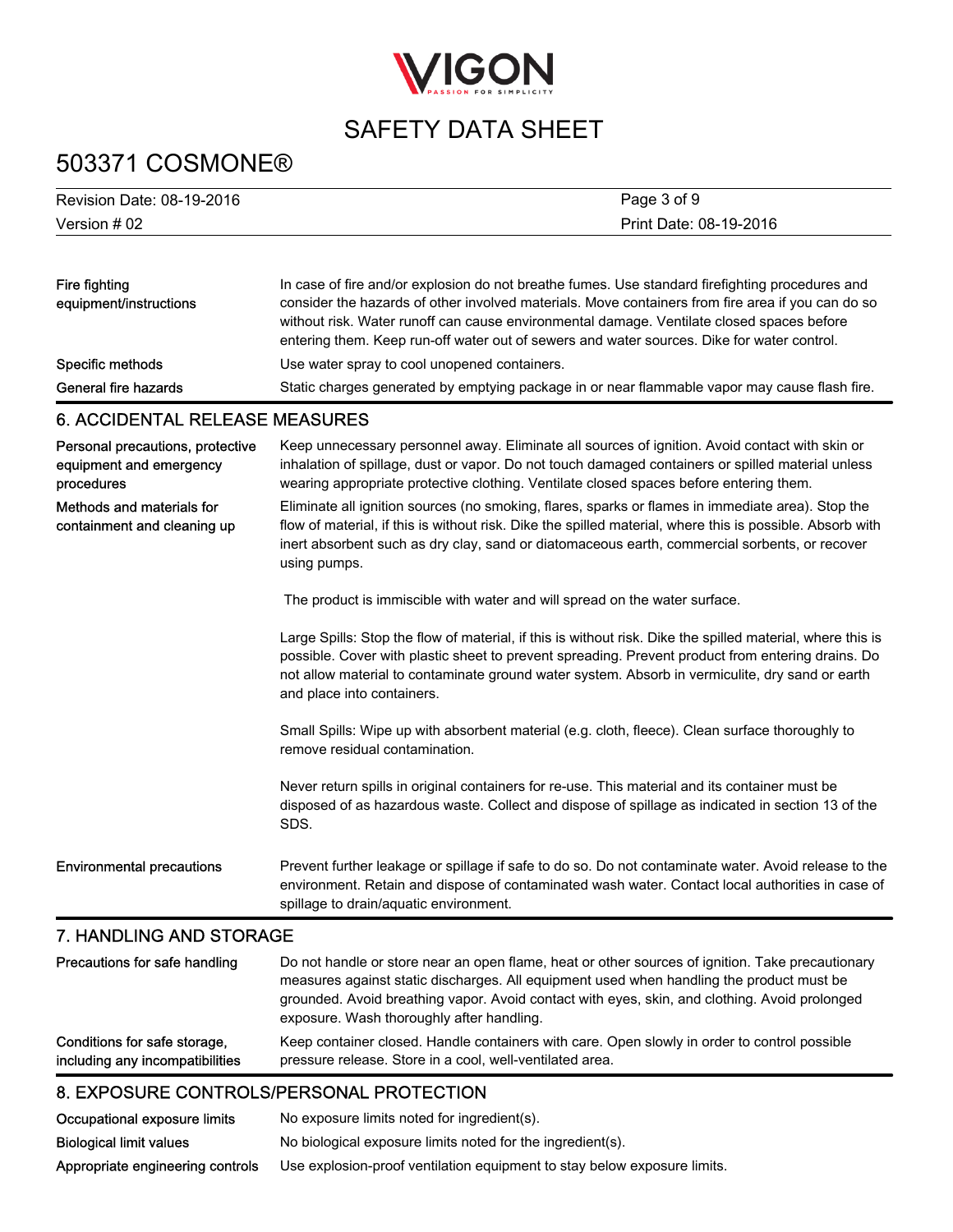

# 503371 COSMONE®

| Revision Date: 08-19-2016 | Page 4 of 9            |
|---------------------------|------------------------|
| Version # 02              | Print Date: 08-19-2016 |

#### Individual protection measures, such as personal protective equipment

| Eye/face protection                       | Wear safety glasses with side shields (or goggles). Face shield is recommended.                                                                                                                                                                                                                                                      |  |
|-------------------------------------------|--------------------------------------------------------------------------------------------------------------------------------------------------------------------------------------------------------------------------------------------------------------------------------------------------------------------------------------|--|
| <b>Skin protection</b><br>Hand protection | Chemical resistant gloves.                                                                                                                                                                                                                                                                                                           |  |
| Other                                     | Use of an impervious apron is recommended.                                                                                                                                                                                                                                                                                           |  |
| <b>Respiratory protection</b>             | Respiratory protection not required. If ventilation is insufficient, suitable respiratory protection must<br>be provided.                                                                                                                                                                                                            |  |
| <b>Thermal hazards</b>                    | Wear appropriate thermal protective clothing, when necessary.                                                                                                                                                                                                                                                                        |  |
| General hygiene considerations            | Keep away from food and drink. Always observe good personal hygiene measures, such as<br>washing after handling the material and before eating, drinking, and/or smoking. Routinely wash<br>work clothing and protective equipment to remove contaminants. Contaminated work clothing<br>should not be allowed out of the workplace. |  |

## 9. PHYSICAL AND CHEMICAL PROPERTIES

| Appearance                                        | Refer to Spec Sheet               |  |
|---------------------------------------------------|-----------------------------------|--|
| <b>Physical state</b>                             | Liquid.                           |  |
| Form                                              | Liquid.                           |  |
| Color                                             | Refer to Spec Sheet               |  |
| Odor                                              | Characteristic.                   |  |
| <b>Odor threshold</b>                             | Not available.                    |  |
| рH                                                | Not available.                    |  |
| Melting point/freezing point                      | Not available.                    |  |
| Initial boiling point and boiling<br>range        | 496.4 °F (258 °C)                 |  |
| Flash point                                       | > 200.0 °F (> 93.3 °C) Closed Cup |  |
| <b>Evaporation rate</b>                           | Not available.                    |  |
| Flammability (solid, gas)                         | Not applicable.                   |  |
| Upper/lower flammability or explosive limits      |                                   |  |
| Flammability limit - lower<br>(%)                 | Not available.                    |  |
| Flammability limit - upper<br>(%)                 | Not available.                    |  |
| Explosive limit - lower (%)                       | Not available.                    |  |
| Explosive limit - upper (%)                       | Not available.                    |  |
| Vapor pressure                                    | 0.01 mm Hg at 20 °C               |  |
| <b>Vapor density</b>                              | 7.7                               |  |
| <b>Relative density</b>                           | Not available.                    |  |
| Solubility(ies)                                   |                                   |  |
| Solubility (water)                                | Insoluble                         |  |
| <b>Partition coefficient</b><br>(n-octanol/water) | Not available.                    |  |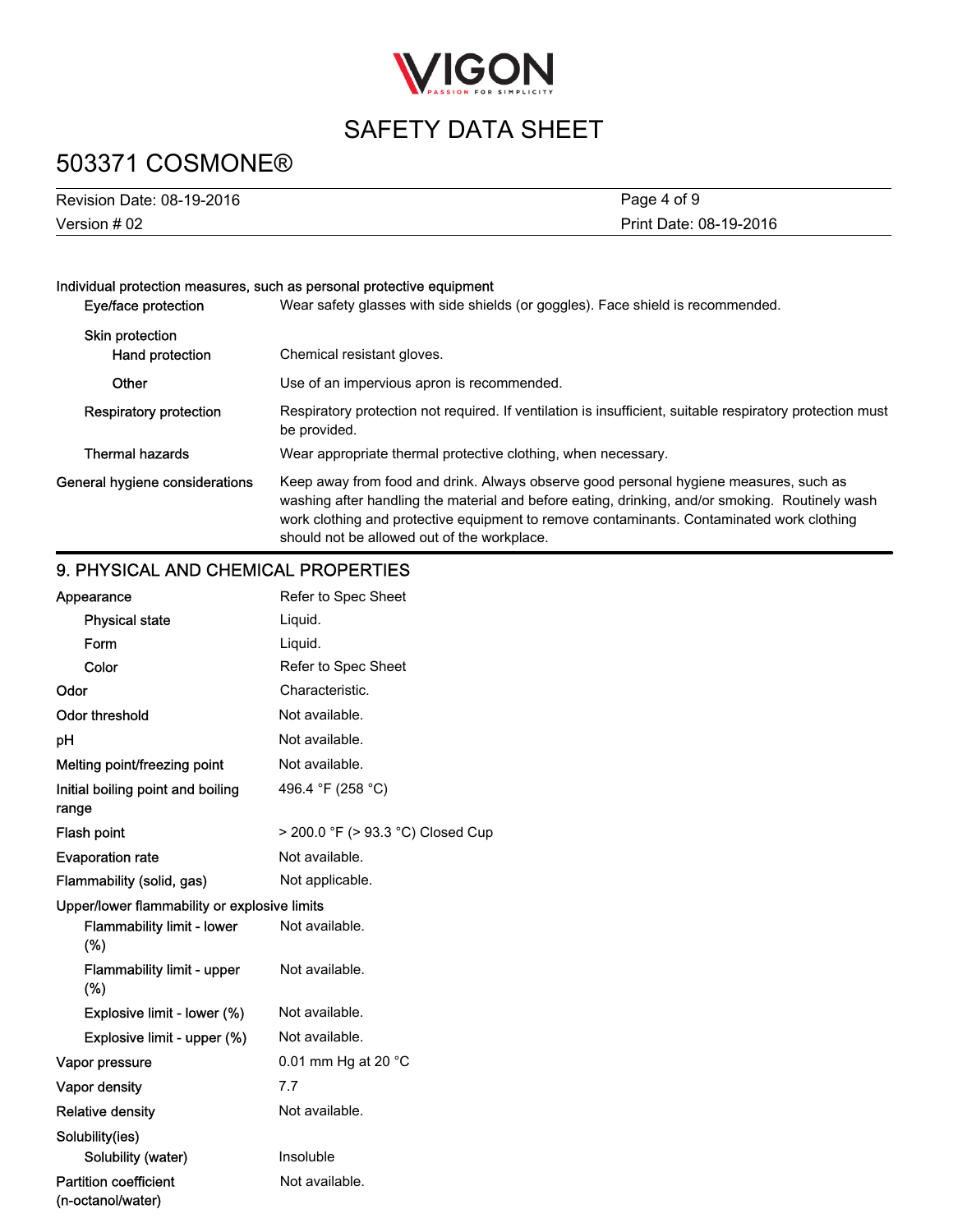

# 503371 COSMONE®

| <b>Revision Date: 08-19-2016</b>                 | Page 5 of 9                                                                                   |  |
|--------------------------------------------------|-----------------------------------------------------------------------------------------------|--|
| Version # 02<br>Print Date: 08-19-2016           |                                                                                               |  |
| Auto-ignition temperature                        | Not available.                                                                                |  |
| <b>Decomposition temperature</b>                 | Not available.                                                                                |  |
| <b>Viscosity</b>                                 | Not available.                                                                                |  |
| Other information<br><b>Explosive properties</b> | Not explosive.                                                                                |  |
| <b>Flammability class</b>                        | Combustible IIIB estimated                                                                    |  |
| Molecular formula                                | C15H26O                                                                                       |  |
| Molecular weight                                 | 222.37 g/mol                                                                                  |  |
| <b>Oxidizing properties</b>                      | Not oxidizing.                                                                                |  |
| Specific gravity                                 | 0.93 at 25 °C                                                                                 |  |
| <b>10. STABILITY AND REACTIVITY</b>              |                                                                                               |  |
| Reactivity                                       | The product is stable and non-reactive under normal conditions of use, storage and transport. |  |
| <b>Chemical stability</b>                        | Material is stable under normal conditions.                                                   |  |
| Possibility of hazardous<br>reactions            | No dangerous reaction known under conditions of normal use.                                   |  |
| Conditions to avoid                              | Avoid temperatures exceeding the flash point. Contact with incompatible materials.            |  |
| Incompatible materials                           | Strong oxidizing agents.                                                                      |  |
| Hazardous decomposition<br>products              | No hazardous decomposition products if stored and handled as indicated.                       |  |
| <b>11. TOXICOLOGICAL INFORMATION</b>             |                                                                                               |  |

#### Information on likely routes of exposure

| <b>Inhalation</b>                                                                  | No adverse effects due to inhalation are expected.                                                        |  |
|------------------------------------------------------------------------------------|-----------------------------------------------------------------------------------------------------------|--|
| <b>Skin contact</b>                                                                | May be harmful in contact with skin. Causes mild skin irritation. May cause an allergic skin<br>reaction. |  |
| Eye contact                                                                        | Causes mild eye irritation.                                                                               |  |
| Ingestion                                                                          | May be harmful if swallowed.                                                                              |  |
| Symptoms related to the<br>physical, chemical and<br>toxicological characteristics | May cause an allergic skin reaction. Dermatitis. Rash.                                                    |  |

#### Information on toxicological effects

| <b>Acute toxicity</b> | reaction.                                                 | May be harmful in contact with skin. May be harmful if swallowed. May cause an allergic skin |  |
|-----------------------|-----------------------------------------------------------|----------------------------------------------------------------------------------------------|--|
| Product               | <b>Species</b>                                            | <b>Test Results</b>                                                                          |  |
|                       | (E)- 3-Methyl- 5-Cyclotetradecen- 1-One (CAS 259854-70-1) |                                                                                              |  |
| Acute                 |                                                           |                                                                                              |  |
| Dermal                |                                                           |                                                                                              |  |
| LD50                  | Rat                                                       | > 2000 mg/kg                                                                                 |  |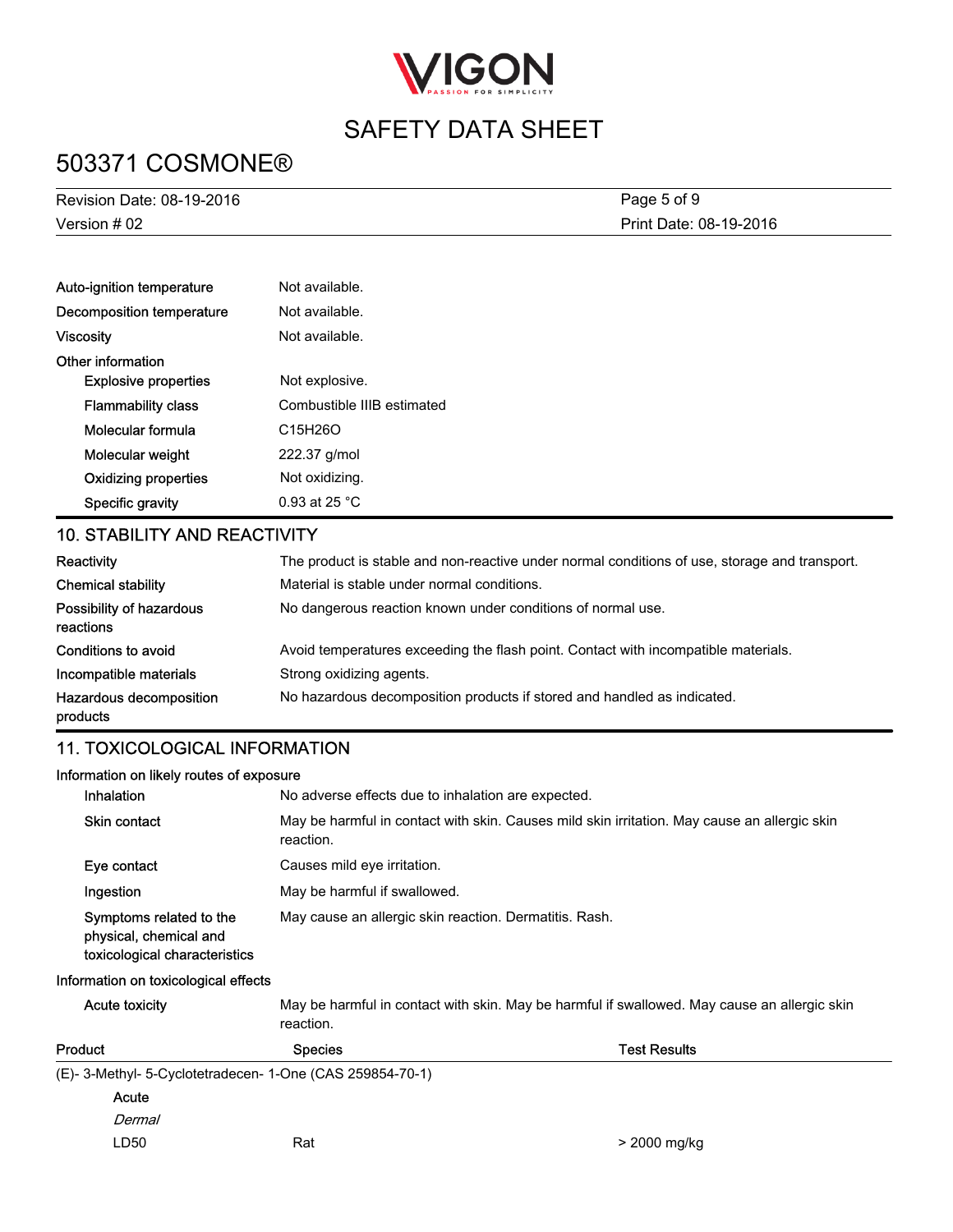

# 503371 COSMONE®

| Revision Date: 08-19-2016 | Page 6 of 9            |
|---------------------------|------------------------|
| Version $#02$             | Print Date: 08-19-2016 |

| Product                                                | <b>Species</b>                                                                                                      | <b>Test Results</b> |
|--------------------------------------------------------|---------------------------------------------------------------------------------------------------------------------|---------------------|
| Oral                                                   |                                                                                                                     |                     |
| LD50                                                   | Rat                                                                                                                 | > 2000 mg/kg        |
|                                                        | * Estimates for product may be based on additional component data not shown.                                        |                     |
| Skin corrosion/irritation                              | Prolonged skin contact may cause temporary irritation.                                                              |                     |
| Serious eye damage/eye<br>irritation                   | Direct contact with eyes may cause temporary irritation.                                                            |                     |
| Respiratory or skin sensitization                      |                                                                                                                     |                     |
| Respiratory sensitization                              | Not a respiratory sensitizer.                                                                                       |                     |
| <b>Skin sensitization</b>                              | May cause an allergic skin reaction.                                                                                |                     |
| Germ cell mutagenicity                                 | No data available to indicate product or any components present at greater than 0.1% are<br>mutagenic or genotoxic. |                     |
| Carcinogenicity                                        |                                                                                                                     |                     |
| IARC Monographs. Overall Evaluation of Carcinogenicity |                                                                                                                     |                     |
| Not listed.                                            |                                                                                                                     |                     |
|                                                        | OSHA Specifically Regulated Substances (29 CFR 1910.1001-1050)                                                      |                     |
| Not regulated.                                         |                                                                                                                     |                     |
|                                                        | US. National Toxicology Program (NTP) Report on Carcinogens                                                         |                     |
| Not listed.                                            |                                                                                                                     |                     |
|                                                        | US. OSHA Specifically Regulated Substances (29 CFR 1910.1001-1050)                                                  |                     |
| Not available.                                         |                                                                                                                     |                     |
| Reproductive toxicity                                  | This product is not expected to cause reproductive or developmental effects.                                        |                     |
| Specific target organ<br>toxicity - single exposure    | Not classified.                                                                                                     |                     |
| Specific target organ<br>toxicity - repeated exposure  | Not classified.                                                                                                     |                     |
| <b>Aspiration hazard</b>                               | Not an aspiration hazard.                                                                                           |                     |

## 12. ECOLOGICAL INFORMATION

| Ecotoxicity                   | The product is not classified as environmentally hazardous. However, this does not exclude the<br>possibility that large or frequent spills can have a harmful or damaging effect on the environment. |
|-------------------------------|-------------------------------------------------------------------------------------------------------------------------------------------------------------------------------------------------------|
| Persistence and degradability | No data is available on the degradability of this product.                                                                                                                                            |
| Bioaccumulative potential     | No data available.                                                                                                                                                                                    |
| Mobility in soil              | No data available.                                                                                                                                                                                    |
| Other adverse effects         | No other adverse environmental effects (e.g. ozone depletion, photochemical ozone creation<br>potential, endocrine disruption, global warming potential) are expected from this component.            |

## 13. DISPOSAL CONSIDERATIONS

| Disposal instructions | Do not discharge into drains, water courses or onto the ground. Do not allow this material to drain<br>into sewers/water supplies. Do not contaminate ponds, waterways or ditches with chemical or |
|-----------------------|----------------------------------------------------------------------------------------------------------------------------------------------------------------------------------------------------|
|                       | used container. Dispose of contents/container in accordance with<br>local/regional/national/international regulations.                                                                             |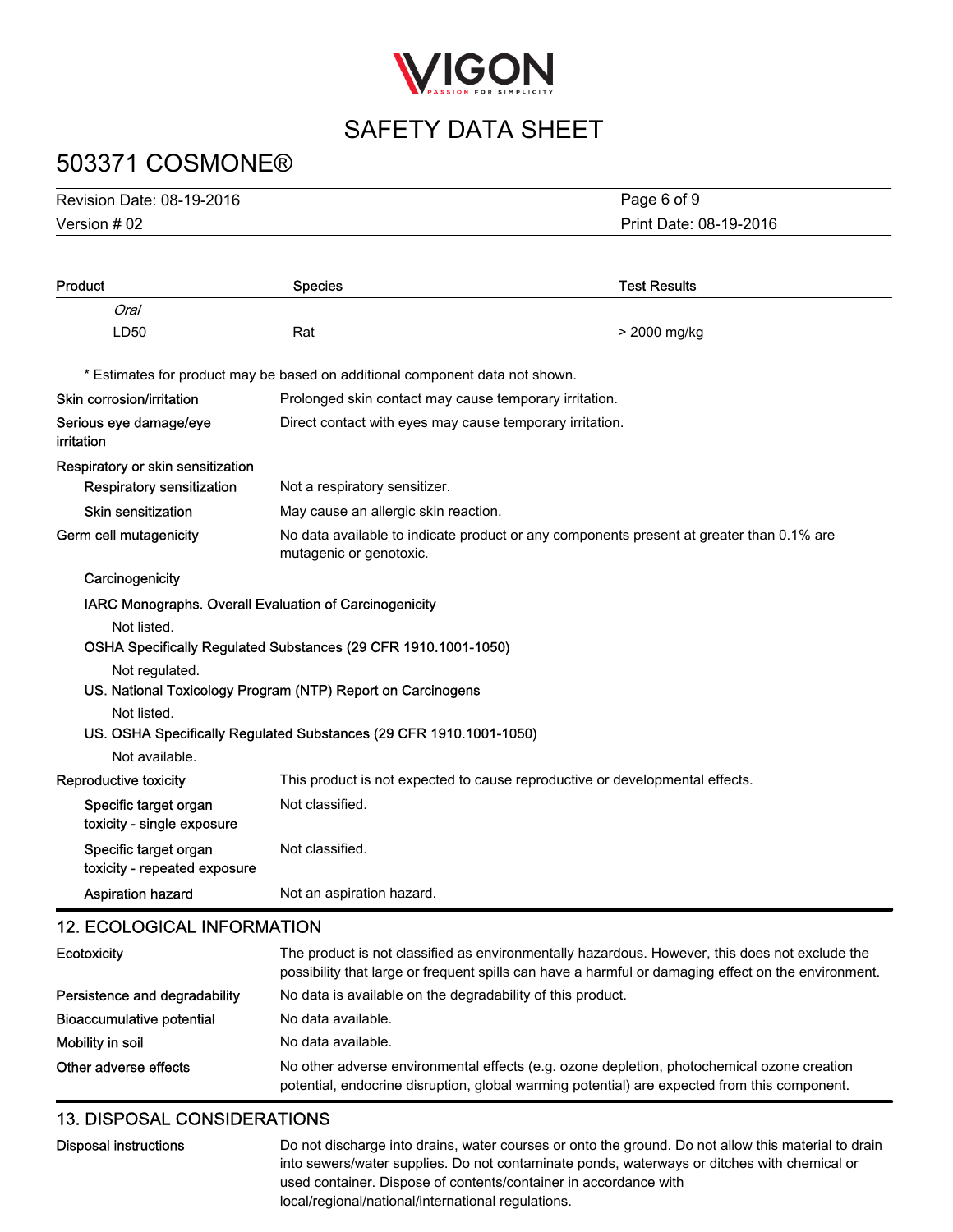

# 503371 COSMONE®

| Revision Date: 08-19-2016                | Page 7 of 9                                                                                                                                                                                                      |  |
|------------------------------------------|------------------------------------------------------------------------------------------------------------------------------------------------------------------------------------------------------------------|--|
| Version $#02$                            | Print Date: 08-19-2016                                                                                                                                                                                           |  |
|                                          |                                                                                                                                                                                                                  |  |
| Local disposal regulations               | Dispose in accordance with all applicable regulations.                                                                                                                                                           |  |
| Hazardous waste code                     | Not established.                                                                                                                                                                                                 |  |
| Waste from residues / unused<br>products | Empty containers or liners may retain some product residues. This material and its container must<br>be disposed of in a safe manner (see: Disposal instructions).                                               |  |
| Contaminated packaging                   | Since emptied containers may retain product residue, follow label warnings even after container is<br>emptied. Empty containers should be taken to an approved waste handling site for recycling or<br>disposal. |  |

#### 14. TRANSPORT INFORMATION

#### ADN

Not regulated as dangerous goods.

#### ADR

Not regulated as dangerous goods.

#### RID

Not regulated as dangerous goods.

### **DOT**

#### BULK

Not regulated as dangerous goods.

#### DOT

#### NON-BULK

Not regulated as dangerous goods.

#### IATA

Not regulated as dangerous goods.

#### IMDG

Not regulated as dangerous goods.

### 15. REGULATORY INFORMATION

#### US federal regulations

This product is a "Hazardous Chemical" as defined by the OSHA Hazard Communication Standard, 29 CFR 1910.1200.

#### CERCLA Hazardous Substance List (40 CFR 302.4)

Not listed.

#### SARA 304 Emergency release notification

Not regulated.

#### US. OSHA Specifically Regulated Substances (29 CFR 1910.1001-1050)

Not available.

#### OSHA Specifically Regulated Substances (29 CFR 1910.1001-1050)

Not regulated.

#### TSCA Section 12(b) Export Notification (40 CFR 707, Subpt. D)

Not regulated.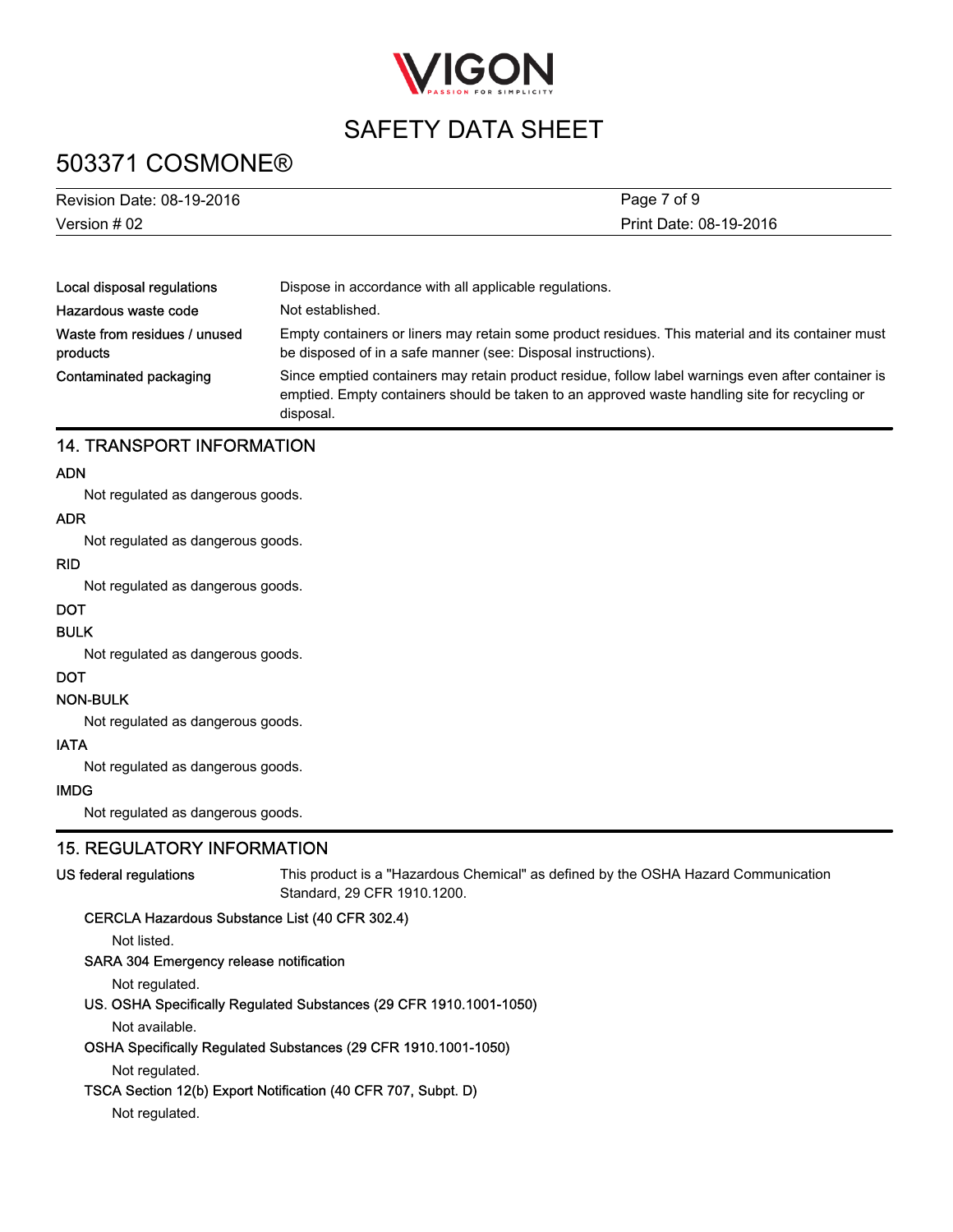

## 503371 COSMONE®

Version # 02 Revision Date: 08-19-2016 Print Date: 08-19-2016 Page 8 of 9

#### Superfund Amendments and Reauthorization Act of 1986 (SARA)

#### Hazard categories

Immediate Hazard - Yes Delayed Hazard - No Fire Hazard - No Pressure Hazard - No Reactivity Hazard - No

#### SARA 302 Extremely hazardous substance

Not listed.

#### SARA 311/312 Hazardous No

chemical

### SARA 313 (TRI reporting)

Not regulated.

#### Other federal regulations

#### Clean Air Act (CAA) Section 112 Hazardous Air Pollutants (HAPs) List

Not regulated.

#### Clean Air Act (CAA) Section 112(r) Accidental Release Prevention (40 CFR 68.130)

Not regulated.

#### Safe Drinking Water Act Not regulated. (SDWA)

#### US state regulations

#### US. Massachusetts RTK - Substance List

Not regulated.

#### US. New Jersey Worker and Community Right-to-Know Act

Not listed.

#### US. Pennsylvania Worker and Community Right-to-Know Law

Not listed.

#### US. Rhode Island RTK

Not regulated.

#### US. California Proposition 65

#### US - California Proposition 65 - Carcinogens & Reproductive Toxicity (CRT): Listed substance

Not listed.

## International Inventories

| Country(s) or region | Inventory name                                                            | On inventory (yes/no)* |
|----------------------|---------------------------------------------------------------------------|------------------------|
| Australia            | Australian Inventory of Chemical Substances (AICS)                        | No                     |
| Canada               | Domestic Substances List (DSL)                                            | No                     |
| Canada               | Non-Domestic Substances List (NDSL)                                       | Yes                    |
| China                | Inventory of Existing Chemical Substances in China (IECSC)                | No                     |
| Europe               | European Inventory of Existing Commercial Chemical<br>Substances (EINECS) | No                     |
| Europe               | European List of Notified Chemical Substances (ELINCS)                    | No                     |
| Japan                | Inventory of Existing and New Chemical Substances (ENCS)                  | No                     |
|                      |                                                                           |                        |